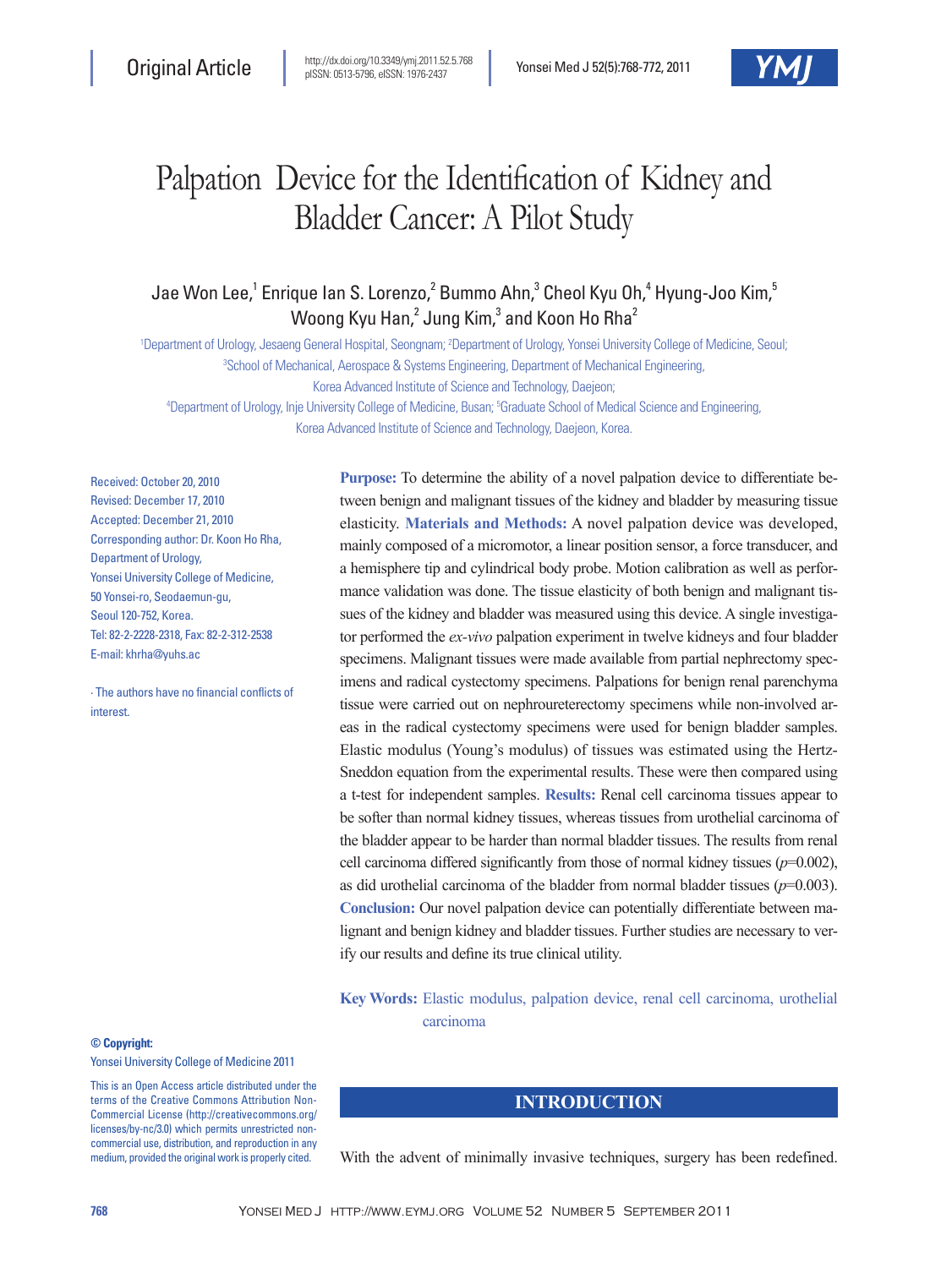"Keyhole" surgery was developed for patients to have smaller incisions and less surgical trauma, while also providing excellent vision. Lately, robotics technology has also been included in the search for optimal surgical techniques. Advantages such as 3-dimensional high definition imaging, surgeon ergonomics, precise movement and instruments with 7 degrees of freedom have been generally accepted. However, certain disadvantages have also been brought up, such as lack of haptic feedback.<sup>1</sup> Most surgeons who use the robotic system rebut that the excellent vision compensates for this.

Aside from minimally invasive techniques, procedures have become "less radical" than before. In prostatectomy, new techniques spare more tissues than earlier techniques. In kidney cancer, nephron-sparing surgery has become the gold standard for small renal tumors.2,3 Partial cystectomy for bladder cancer is still controversial but may have a role in certain cases and in the future. $4$ 

Tumor localization and margin identification may be an issue in these procedures. Intraoperative ultrasound guidance may be used to define the margins of kidney tumors.<sup>5</sup> Although it has been very useful to this point, it could still be improved. A similar situation also arises during partial cystectomy. Difficulty is encountered in differentiating the intravesical tumor from the exterior of the bladder. The risk of violating the margins is thus always present.

We developed a palpation device that can measure tissue behavior against an indentation and estimated the mechanical property (elasticity) of tissues. We thus sought to compare the elasticity of normal and cancer tissues in the kidney and bladder in the light of the aforementioned possible applications. Although there has been growing interest in

the measurement of elasticity for detecting cancer, we aim to identify the tumor to aid in the resection process.

## **MATERIALS AND METHODS**

#### **Experimental setup**

To measure tissue behavior, a palpation device was developed as shown in Fig. 1. The experimental setup is composed of the palpation device, a controller, and a personal computer with a monitor. The palpation device is composed of a hemispheric tip and a cylindrical body probe (Misumi, Tokyo, Japan), a force transducer (Kistler Instrument, Ostfildern, Germany), two moving shafts, a screw, a micro DC motor (Maxon Precision motors, Switzerland), a motor key, a motor key holder, a linear position sensor-magneto-resistive (MR) sensor and magnetic bar (Piezo-tech, Seoul, Korea), several housings, and a connector (Fig. 2). The MR sensor causes a change in electrical resistance when an external magnetic field is applied.<sup>6</sup> This change is in response to the magnitude of the strength of the magnetic field. Thus, the MR sensor is used as the linear position sensor of the device.

Although the system has a motion controller (NI PCI-6221, National Instruments, Austin, TX, USA), the motion of the motor has a residual error. Therefore, the motion calibration was tested using a laser sensor (LK-031, Keyence, Osaka, Japan) with 1 μm resolution. From the motion calibration, the device is operated within a range of 8 mm at maximum velocity up to 3 mm/sec with less than 30 μm motion error. Furthermore, a test on a tissue phantom [RTV silicone gel 6166 (1:1 ratio of the solution and hardener): GE Silicones, Huntersville, NC, USA] was done to validate



**Fig. 1.** The experimental setup for mechanical testing.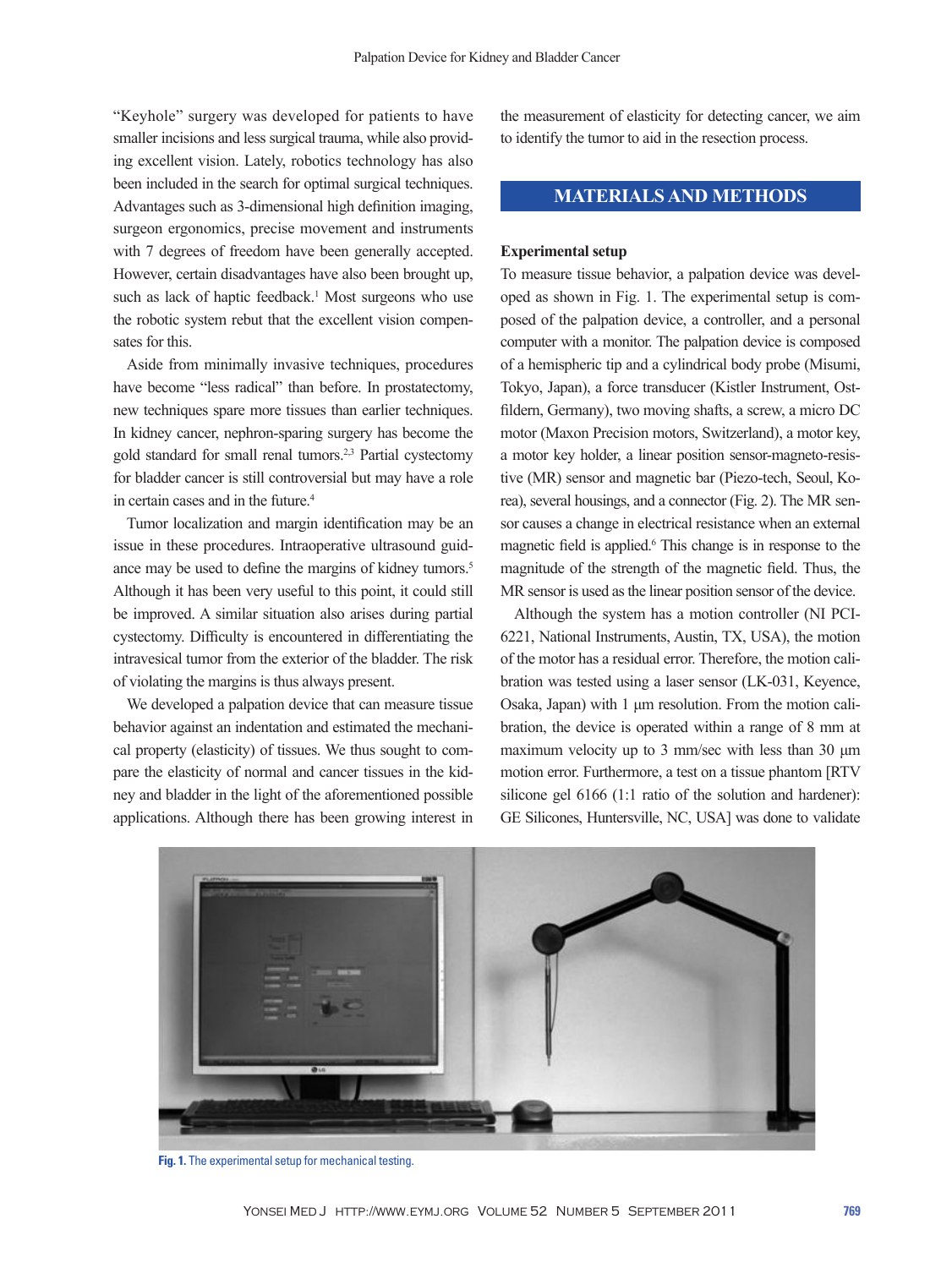the performance of the device. The measured elasticity modulus of the tissue phantom is about 4.97 kPa, which is similar to data in the literature.<sup>7,8</sup> The device is validated by this result and thus is suitable for accurately measure the mechanical behavior of tissues.

#### **Source of human organs**

From July 2009 to January 2010, specimens from 16 patients who underwent robot-assisted partial nephrectomy, nephroureterectomy, and radical cystectomy were included in this experiment. This study was approved by the Institutional Review Board of Severance Hospital, Yonsei University Health System. The experiment was explained to the patients, each of whom then provided written informed consent.

#### **Mechanical experiments**

The experiments were performed on resected human organs in the operating rooms of the Severance Hospital, Yonsei University, in Seoul, Korea. All specimens were measured by a single investigator within 30 minutes of extraction from the patient. The experiment consisted of the following steps: first, the specimen was placed on a flat surface and the tip of the device was directed towards the area of interest at a 90 degree angle. The tip was then placed in contact with the tissue without causing any deformation on the tissue (Fig. 3). Second, a 3 mm indentation was applied by the device to the tissue at a rate of 1 mm/sec. At the same time, the reaction force of the tissue was measured with a force



transducer. Finally, the measured force data and induced deformation data were acquired with a data acquisition system (NI PCI-6221, National Instruments, Austin, Texas, USA). Multiple experiments were done on different areas of the tissue and directly carried out on the malignant tumor and benign tissues. The specimen was then sent for histopathology. A total of 92 measurements were taken from 12 kidney specimens, and a total of 43 measurements from 4 bladder specimens. To determine whether the device could differentiate cancer tissue from benign tissue, measurements of the partial nephrectomy specimen were compared those of the benign kidneys from nephroureterectomy. In the bladder specimens, measurements were taken from areas with cancer and areas without visible cancer.

#### **Statistical analysis**

The measurements were then converted to elasticity modulus by an independent investigator using the Hertz-Sneddon equation. The results were then compared using a t-test for independent samples using SPSS 16.0.

## **RESULTS**

There were eight male and four female patients who provided kidney samples, and their mean age was 58.1 years old (range: 43-78). The mean tumor size was 2.3 (1.9-4.3) centimeters. One female and three male patients provided blad-



**Fig. 2**. The palpation device. **Fig. 3.** The palpation device measuring the kidney tumor.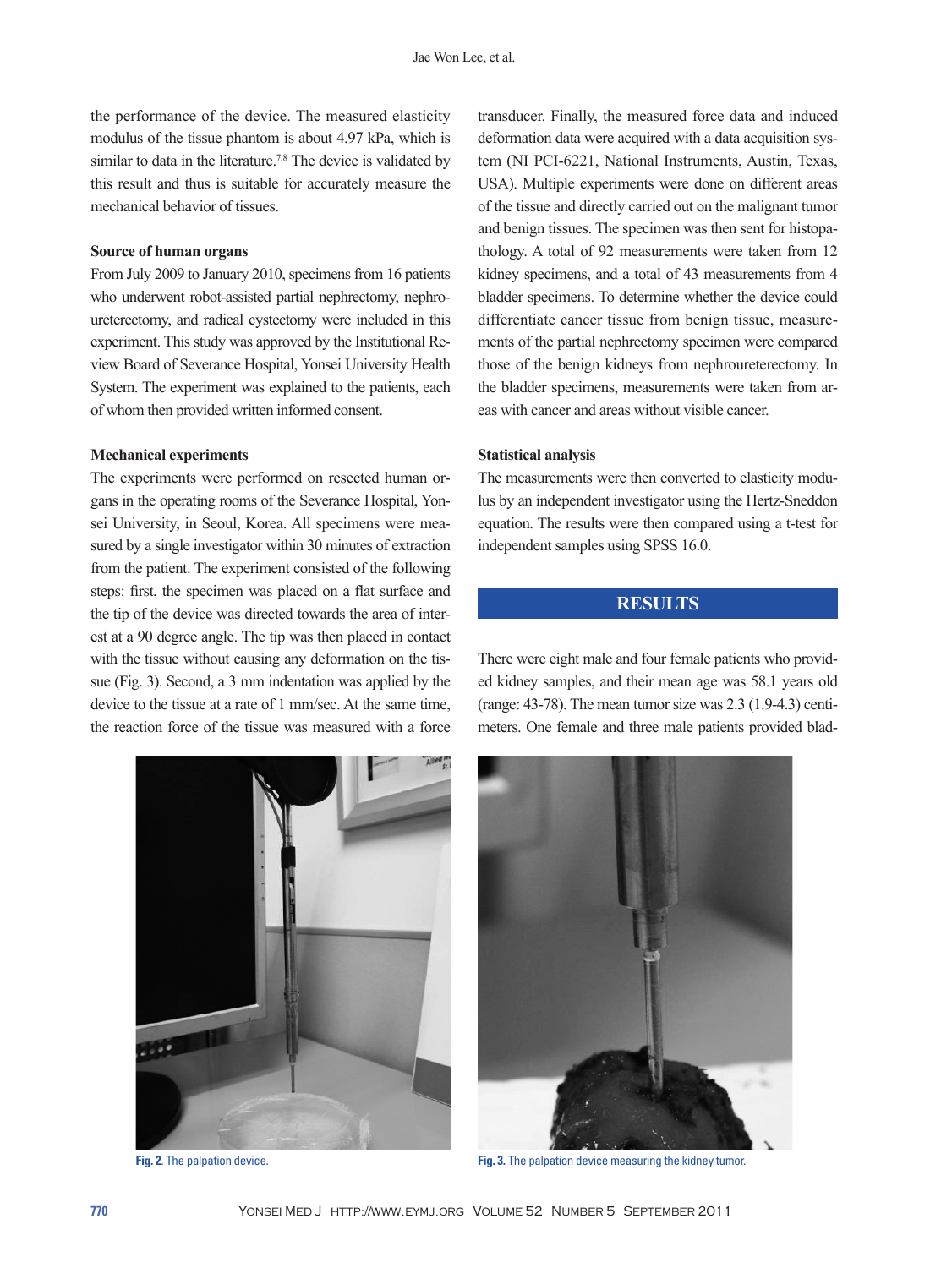der samples, and their mean age was 58.8 (range: 44-74).

Analysis of the kidney tissues revealed a mean elastic modulus of 19.2 kPa  $(\pm 10.8)$  for benign tissues and 13.0  $kPa$  ( $\pm$ 8.2) for malignant tumors (Table 1). Comparing these result revealed a *p*-value of 0.002. Pathology reports of all the tumors revealed renal cell carcinoma, clear cell type. Nephroureterectomy specimens revealed normal kidneys. These results confirm the ability of the device to differentiate renal cell carcinoma tissue from normal tissue based on its elasticity modulus. The results also show that tumor tissue is softer than normal kidney tissue.

Analysis of bladder tissues revealed a mean elastic modulus of 4.7 kPa  $(\pm 3.7)$  and 13.5 kPa  $(\pm 9.0)$  for benign and malignant tissues, respectively. The *p*-value was 0.003, which is also significant. Pathology reports revealed all cancers to be urothelial carcinoma. These results also confirm that the elasticity modulus of benign bladder tissue may be differentiated from urothelial carcinoma. Based on these results, we discovered that cancer tissues is harder than normal bladder tissue.

## **DISCUSSION**

There has been interest in measuring tissue elasticity for the identification of malignant tissues. In urology, the most studied is the prostate. Studies have varied in using elastography as a diagnostic tool for the detection of prostate cancer to a tool to further improve the detection rate of biopsy through elastography guidance.<sup>9</sup> Although ultrasonography has been used frequently, technological advances have also allowed for the use of magnetic resonance elastography.10 The results of these studies are promising, although not yet widely accepted. In tissues such as the prostate, they may aid in detection but a pathological diagnosis is still required for definitive treatment planning.

Renal tumors present a different situation. Probably due to the relative homogeneity of the organ's tissues, identification of malignant process mostly depends on imaging. More often than not, finding of a solid tumor in the kidney

will be followed by an intervention. Elastography may have a role in this process, especially with the trend towards minimally invasive nephron-sparing surgery. Intraoperative ultrasound has been the most common method of identifying tumors and margins. This, however, relies on interpretation of the images.

A device that could pinpoint the margin itself would make a lot of difference. A sufficient cancer-free margin could thus be identified without much difficulty. In that way, degree of nephron-sparing could be maximized without compromising oncologic principles and results. Such an endpoint would be a meaningful outcome of this study. As this was a preliminary study, the device was evaluated on the basis of its ability to differentiate between malignant and benign tissue. The results show this capability.

Furthermore, the ability to identify the stiffness of tissues could resolve the problem of the absence of haptic feedback in robotics. One of the benefits of haptics is the ability to discern which tissues are harder than those proximal to it. Future incorporation of a palpating system in the robotic instruments may aid in this proposed method.

Partial cystectomy is still controversial. As with its counterpart in kidney surgery, identification of the tumor and its margins is a challenge. An instrument that could facilitate this part of the process might improve its oncologic outcomes and aid in the acceptance of this procedure.

As a preliminary study, this study has attained its objective. However, there are a number of limitations that should be noted. First, only one type of cancer was measured- renal cell carcinoma in the kidney and urothelial carcinoma in the bladder. Other types of cancer may have different elasticities that may not differ as much from that of normal tissue. Second, measurements were taken directly from the tumors only and not from the margins. Finally, this was done as an *ex vivo* experiment. The tissues may have different characteristics *in vivo*, particularly when blood supply is complete. It can be contended, though, that the vessels are clamped in partial nephrectomy, thus not disrupting blood supply so much.

We were unable to find elastographic studies on the uri-

|                      | No. of readings | Elasticity modulus (kPa) | $p$ value<br>(normal vs. cancer) |
|----------------------|-----------------|--------------------------|----------------------------------|
| Normal kidney        | 36              | $19.2 \ (\pm 10.8)$      | 0.002                            |
| Renal cell carcinoma | 56              | $13.0 \ (\pm 8.2)$       |                                  |
| Normal bladder       | 29              | $4.7 (\pm 3.7)$          | 0.003                            |
| Urothelial carcinoma | 14              | $13.5 \ (\pm 9.0)$       |                                  |